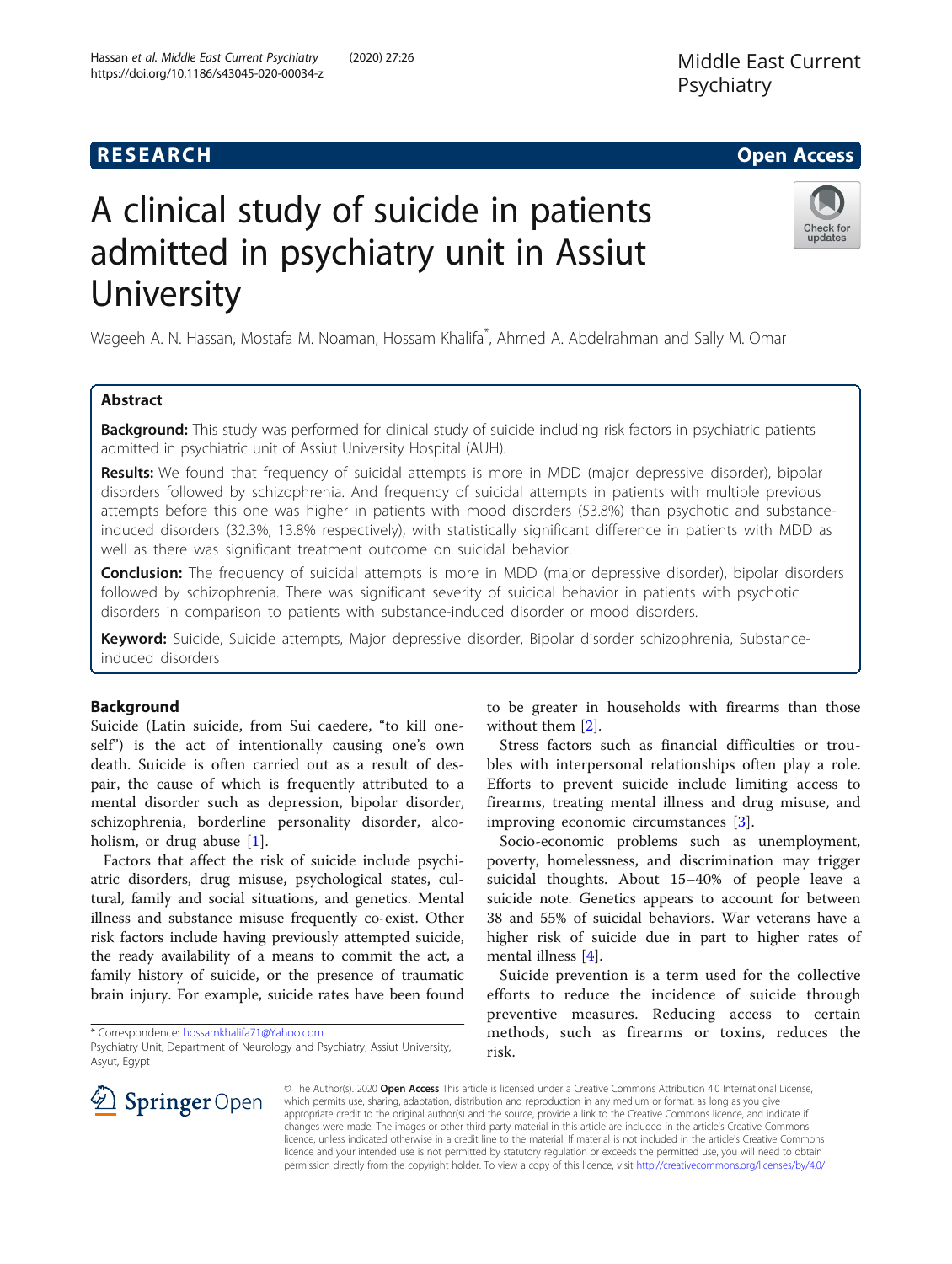In young adults who have recently thought about suicide, cognitive behavioral therapy appears to improve outcomes. Economic development through its ability to reduce poverty may be able to decrease suicide rates. Efforts to increase social connection especially in elderly males may be effective, the World Suicide Prevention Day is observed annually on September 10 with the support of the International Association for Suicide Prevention and the World Health Organization [\[6](#page-6-0)].

In those with mental health problems, a number of treatments may reduce the risk of suicide. Those who are actively suicidal may be admitted to psychiatric care either voluntarily or involuntarily. Possessions that may be used to harm oneself are typically removed. If a person is at low risk, out-patient mental health treatment may be arranged. Short-term hospitalization has not been found to be more effective than community care for improving outcomes in those with borderline personality disorder who are chronically suicidal [[7](#page-6-0)].

There is tentative evidence that psychotherapy, specifically, dialectical behavior therapy reduces suicidality in adolescents, as well as in those with borderline personality disorder. It may also be useful in decreasing suicide attempts in adults at high risk. Evidence however has not found a decrease in completed suicides [[8\]](#page-6-0).

There is controversy around the benefit versus harm of antidepressants. In young persons, the newer antidepressants such as SSRIs appear to increase the risk of suicidality from 25 per 1000 to 40 per 1000. Lithium appears effective at lowering the risk in those with bipolar disorder and unipolar depression to nearly the same levels as the general population. Clozapine may decrease the thoughts of suicide in some people with schizophrenia [\[9](#page-6-0)].

Suicide rates differ significantly between countries and over time. As a percentage of deaths in 2008, it was Africa 0.5%, South-East Asia 1.9%, America 1.2%, and Europe 1.4%.Rates per 100,000 were Australia 8.6, Canada 11.1, China 12.7, India 23.2, United Kingdom 7.6, USA 11.4, and South Korea 28.9. It is ranked as the 10th leading cause of death in the USA in 2009 at about 36,000 cases a year with about 650,000 people seen in emergency departments yearly due to attempting suicide. The country's rate among men in their 50's rose by nearly half in the decade 1999– 2010. Lithuania, Japan, and Hungary have the highest

rates. The countries with the greatest absolute numbers of suicides are China and India accounting for over half the total. In China suicide is the 5th leading cause of death [[10\]](#page-6-0).

## **Methods**

## Patients

One hundred patients (54 males and 46 females) participated in the study; they were admitted in the psychiatry unit of neurology and psychiatry department of Assiut University Hospital (AUH).

Selection criteria of the patients are as follows:

## Inclusion criteria

- 1) Patients who fulfilled the criteria for the diagnosis of psychiatric disorders according to DSM-5 criteria [[11](#page-6-0)].
- 2) Both sexes are included in the study.

## Exclusion criteria

- 1) History of major neurological deficits or trauma.
- 2) Patients with chronic or serious medical condition that may affect cognition.
- 3) Patients who are their relatives refused to give informed consent.

## Study design

It is a descriptive prospective study. The protocol and study design of this thesis were to be approved by the local ethical committee in the faculty of medicine, Assiut University. An informed consent was obtained from all the patients' first degree relatives.

## Duration

The study took place from 1 March 2015 till 31 December 2015.

## Methods

All patients were interviewed guided by a psychiatric interview sheet of neurology and psychiatry department in Assiut University Hospital. It includes a detailed personal, family, medical, prenatal, scholastic, and past records as well as a detailed history of present illness including onset (acute or gradual), course (episodic or continuous), duration, symptoms, and reasons for seeking psychiatric help and past medication. Also, all patients were subjected to Sheehan suicidality tracking scale (S-STS) [\[11\]](#page-6-0). Suicide risk assessment scale: scale for impact of suicidality management, assessment and planning of care (SIS-MAP) [[12](#page-6-0)], and disability rating scale (DRS)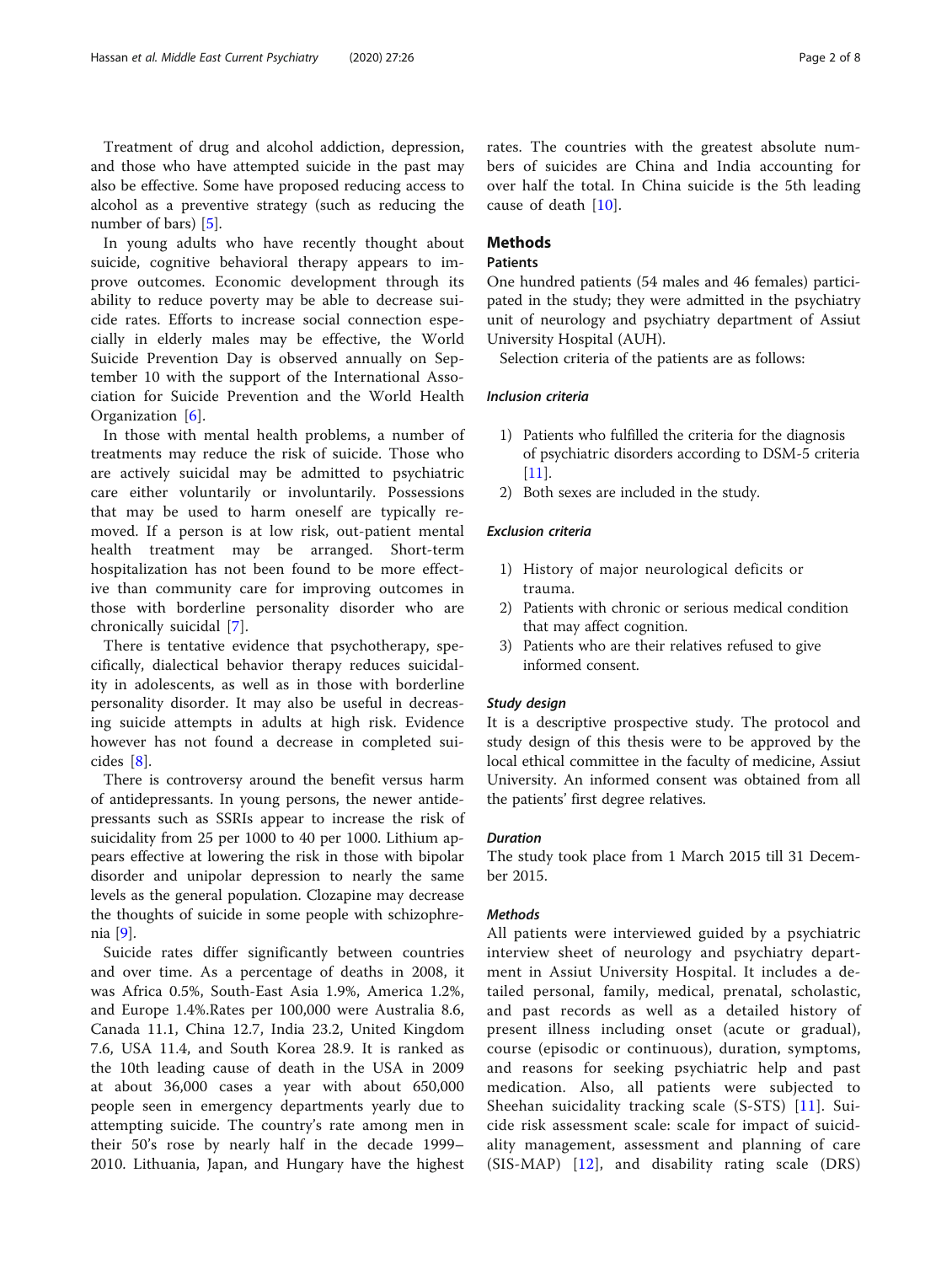[[14](#page-6-0)], after written informed consent obtained from each first degree relatives for his or her patients, also Sheehan suicidality tracking scale (S-STS) was applied to patients at admission and on discharge.

## Statistical analysis

Data entry and data analysis were done using SPSS version 22 (Statistical Package for Social Science). Data were presented as number, percentage, mean, and standard deviation. Chi-square test was used to compare between qualitative variables. Mann-Whitney test was used to compare quantitative variables between two groups and Kruskal-Wallis test to compare quantitative variables among more than two groups, Wilcoxon signed-rank test was done to compare between pre- and post-treatment in case of nonparametric data. Spearman correlation was done to measure the correlation between quantitative variables. P value considered statistically significant, when  $P < 0.05$ .

## Results

Tables 1, [2](#page-3-0), [3](#page-3-0), [4](#page-3-0), and [5](#page-4-0)

## Table 1 Demographic characteristics of the studied sample

## **Discussion**

The socio-demographic data of the studied group showed that there was no statistically significant relation between age and the risk of suicide in which the mean age of the patients in the study was  $30.34 \pm 10.78$  years, which is close to that in a study in which the mean age was 36.3 years [\[15](#page-6-0)]. Seventy-one percent of the patients < 35 years of age, with decreasing frequency with increasing age, with patients older than 35 years of age representing 29% of the sample, which is in agreement with studies reporting suicide to be more among young individuals than the elderly [\[16\]](#page-6-0).

There was a high percentage of suicide in the age group 15–44 years in studies carried out in Egypt  $[16]$  $[16]$ . Among Arabs, suicide was more in the age group 20–40 years [\[17](#page-6-0)].

There was no statistically significant difference between sex and the risk of attempted suicide in the study. The male-to-female ratio was 1.17:1, which is close to the results of studies that showed no major difference regarding gender [\[17](#page-6-0), [18](#page-6-0)].

However, a higher predominance of suicide rates in males over suicide rates in females was found to be 3.2:1 in 1950, 3.6:1 in 1995, and expected to become 3.9:1 in 2020 [\[20](#page-6-0)].

|                       | Total ( $n = 100$ )           |      | Male ( $n = 54$ )             |      | Female ( $n = 46$ )           |      | $P$ value |
|-----------------------|-------------------------------|------|-------------------------------|------|-------------------------------|------|-----------|
|                       | No.                           | $\%$ | No.                           | $\%$ | No.                           | $\%$ |           |
| Age                   |                               |      |                               |      |                               |      |           |
| $<$ 25 years          | 33                            | 33.0 | 15                            | 27.8 | 18                            | 39.1 | 0.603 N.S |
| $25 - < 30$ years     | 21                            | 21.0 | 12                            | 22.2 | 9                             | 19.6 |           |
| $30 - < 35$ years     | 17                            | 17.0 | 11                            | 20.4 | 6                             | 13.0 |           |
| $\geq$ 35 years       | 29                            | 29.0 | 16                            | 29.6 | 13                            | 28.3 |           |
| Mean $\pm$ SD (range) | $30.34 \pm 10.78$ (12.0-61.0) |      | $31.15 \pm 10.25$ (19.0-61.0) |      | $29.39 \pm 11.42$ (12.0-55.0) |      | 0.420 N.S |
| <b>Education</b>      |                               |      |                               |      |                               |      |           |
| Illiterate            | 15                            | 15.0 | 4                             | 7.4  | 11                            | 23.9 | $0.000**$ |
| Read and write        | 31                            | 31.0 | 9                             | 16.7 | 22                            | 47.8 |           |
| Primary education     | 48                            | 48.0 | 35                            | 64.8 | 13                            | 28.3 |           |
| High education        | 6                             | 6.0  | 6                             | 11.1 | 0                             | 0.0  |           |
| Occupation            |                               |      |                               |      |                               |      |           |
| Not working           | 63                            | 63.0 | 18                            | 33.3 | 45                            | 97.8 | $0.000**$ |
| Manual worker         | 27                            | 27.0 | 27                            | 50.0 | $\overline{0}$                | 0.0  |           |
| Office worker         | 10                            | 10.0 | 9                             | 16.7 | $\mathbf{1}$                  | 2.2  |           |
| <b>Marital status</b> |                               |      |                               |      |                               |      |           |
| Single                | 48                            | 48.0 | 31                            | 57.4 | 17                            | 37.0 | 0.063 N.S |
| Married               | 44                            | 44.0 | 21                            | 38.9 | 23                            | 50.0 |           |
| Divorced              | 3                             | 3.0  | $\overline{2}$                | 3.7  | 1                             | 2.2  |           |
| Separated             | 3                             | 3.0  | $\mathbf{0}$                  | 0.0  | 3                             | 6.5  |           |
| Widow                 | 2                             | 2.0  | 0                             | 0.0  | $\overline{2}$                | 4.3  |           |

V.S no significant difference (*P* > 0.<br><sup>\*</sup>Significant difference (*P <* 0.01)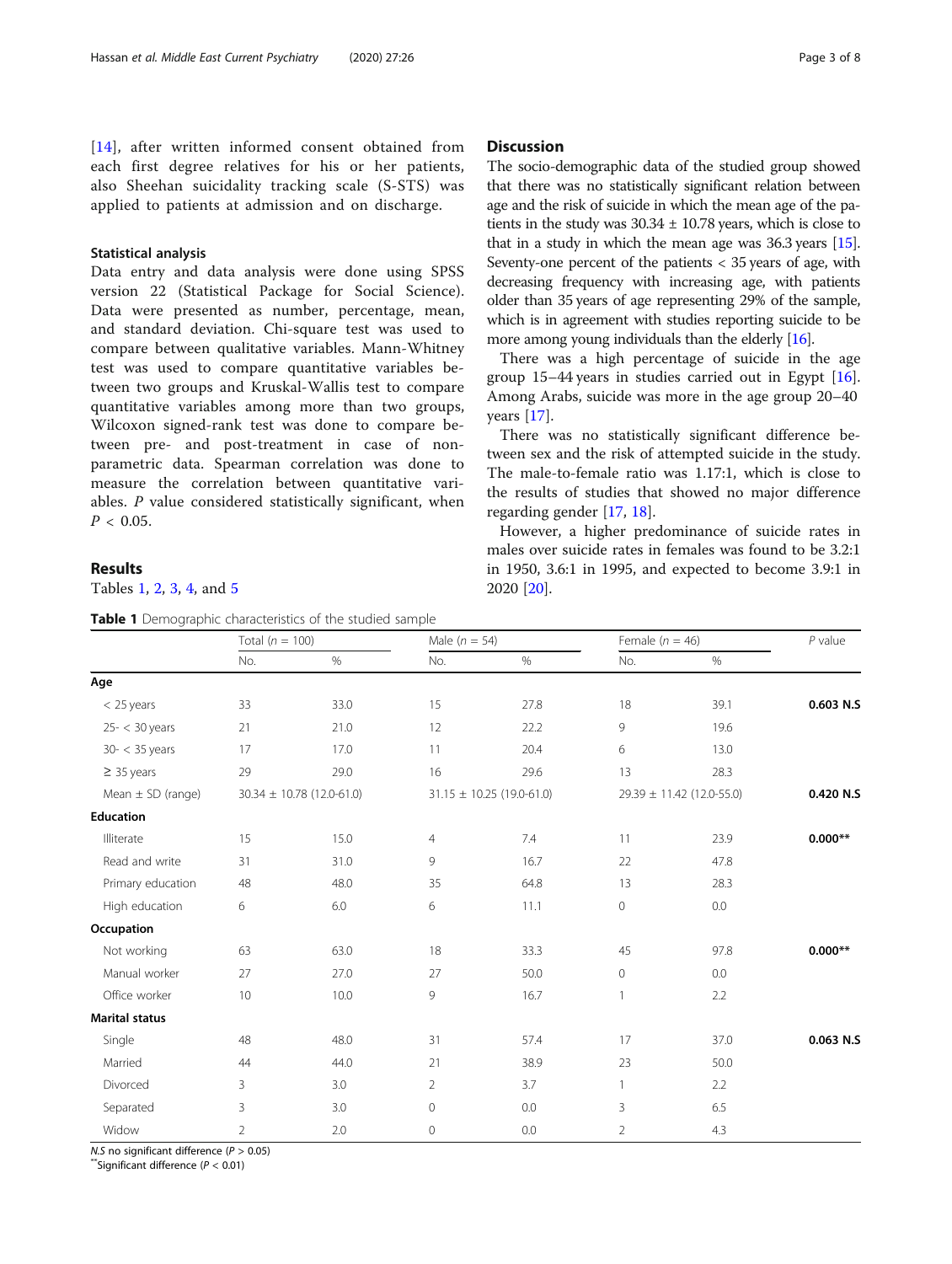| Diagnosis                   | Total ( $n = 100$ ) |      | Male $(n = 54)$ |      | Female ( $n = 46$ ) |      | $P$ value |
|-----------------------------|---------------------|------|-----------------|------|---------------------|------|-----------|
|                             | No.                 | %    | No.             | %    | No.                 | $\%$ |           |
| <b>Mood disorders</b>       | 61                  | 61.0 | 27              | 50.0 | 34                  | 73.9 | $0.015*$  |
| <b>MDD</b>                  | 41                  | 41.0 | 14              | 25.9 | 27                  | 58.7 | $0.001**$ |
| MD.BPI. depression          | 16                  | 16.0 | 12              | 22.2 | $\overline{4}$      | 8.7  | 0.066 N.S |
| MD.BPI, mania               | $\overline{4}$      | 4.0  |                 | 1.9  | 3                   | 6.5  | 0.499 N.S |
| Psychotic disorders         | 24                  | 24.0 | 12              | 22.2 | 12                  | 26.1 | 0.652NS   |
| Brief-psychotic disorder    | $\overline{2}$      | 2.0  | $\mathbf{0}$    | 0.0  | $\overline{2}$      | 4.3  | 0.406 N.S |
| Schizophreniform disorder   |                     | 1.0  | $\mathbf{0}$    | 0.0  |                     | 2.2  | 0.936 N.S |
| Schizophrenia disorder      | 12                  | 12.0 | 9               | 16.7 | 3                   | 6.5  | 0.212 N.S |
| Schizoaffective disorder    | 9                   | 9.0  | 3               | 5.6  | 6                   | 13.0 | 0.340 N.S |
| Substance-induced disorder  |                     |      |                 |      |                     |      |           |
| Tramadol induced depression | 15                  | 15.0 | 15              | 27.8 | $\mathbf{0}$        | 0.0  | $0.000**$ |

<span id="page-3-0"></span>Table 2 Psychiatric diagnoses among the studied sample

MDD major depressive disorder, MD. BPI. mania: mood disorder bipolar I manic episode, MD. BPI. depression: mood disorder bipolar I depressive episode, N.S no significant difference ( $P > 0.05$ )<br>\*Significant difference ( $P < 0.05$ )

 $\sqrt[4]{}$ Significant difference ( $P < 0.01$ )

The differences in male-to-female ratios can often be attributed to the use of more lethal suicide attempt methods, greater aggressiveness, and higher intent to die among men [\[20\]](#page-6-0). In contrast, women outnumbered men in terms of suicide attempts at a ratio of 2.2:1 [[21\]](#page-6-0).

In our study, 6% of the patients of the study at risk for suicide had high education with the highest risk of 79% for primary education; the group of patients with high education group had the lowest suicide risk with significant statistical difference  $P$  value = 0.000. A similar figure was found by [\[22](#page-6-0)]. Where the primary education group constituted 51.7% of their suicide cases, students showed the highest suicide risk (40%) [\[19](#page-6-0)].

Table 3 History of previous suicidal attempts and methods used among patients in the studied sample

|                                       | No. ( $n = 100$ ) | $\%$ |
|---------------------------------------|-------------------|------|
| History of previous suicidal attempts |                   |      |
| Previous suicidal attempts            | 65                | 65.0 |
| No previous suicidal attempts         | 35                | 35.0 |
| Methods of suicidal attempts          |                   |      |
| Cut wrist                             | 24                | 24.0 |
| Jump from height                      | 13                | 13.0 |
| Burning                               | 4                 | 4.0  |
| Stabbing self                         | 5                 | 5.0  |
| Jump in front of moving vehicle       | 1                 | 1.0  |
| Drug overdose                         | 18                | 18.0 |
| Poison intake                         | 10                | 10.0 |
| Drowning                              | 5                 | 5.0  |
| Hanging                               | 20                | 20.0 |

Suicide mortality was also found to be more in the lower education group [[18\]](#page-6-0). A higher suicide risk was found among those with primary to secondary level education and among students [[23\]](#page-6-0).

The influence of the level of education on suicide risk may be attributed to three different pathways. First, because those with a low education level cannot seek better jobs and accumulate material wealth, they may have a greater risk of suicide mortality because of lower job security and poor monetary conditions [[24\]](#page-6-0).

Second, education might have an independent effect on suicide, irrespective of occupation, and income [\[25](#page-6-0)]. Third, selection and recruitment into education might have an impact. Those with mental disorders and chronic severe illness as a proximal cause of suicide at younger ages might have left school without any qualification and might be less likely to have the opportunity for further education [[23\]](#page-6-0).

Among the study sample, 63 % were unemployed, whereas the other 37% were working; 10% were skilled

Table 4 Relationship between frequency of previous suicidal attempts and disability in the studied sample

| Frequency       | <b>DRS</b>      | $P$ value |
|-----------------|-----------------|-----------|
| attempt         | Mean $\pm$ SD   |           |
| No attempts     | $7.34 + 2.13$   | 0.430 N.S |
| Once            | $8.45 + 2.07$   |           |
| Twice or more   | $9.00 \pm 1.91$ |           |
| No attempts     | $7.34 + 2.13$   | $0.006**$ |
| <b>Attempts</b> | $8.55 \pm 2.04$ |           |

DRS disability rating scale<br>
\*\*Significant difference ( $P < 0.01$ )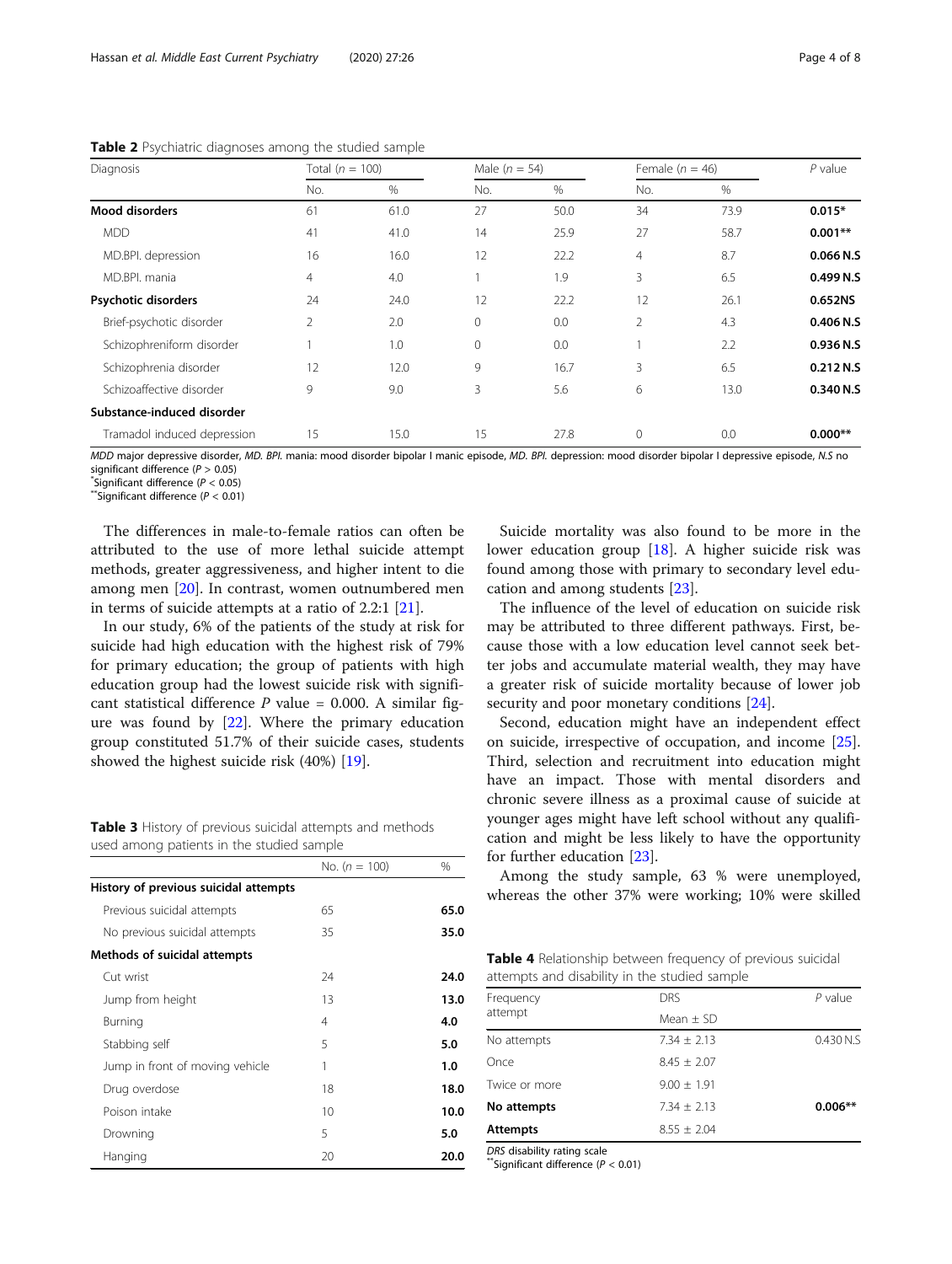|                             | Diagnosis         |                     |                            | $P$ value |
|-----------------------------|-------------------|---------------------|----------------------------|-----------|
|                             | Mood disorders    | Psychotic disorders | Substance-induced disorder |           |
|                             | Mean $\pm$ SD     | Mean $\pm$ SD       | Mean $\pm$ SD              |           |
| Suicidal ideation           | $7.33 \pm 1.01$   | $7.33 \pm 0.92$     | $7.47 \pm 0.83$            | 0.897 N.S |
| Suicidal intent factor      | $25.00 \pm 5.83$  | $29.21 \pm 2.96$    | $26.67 \pm 3.83$           | $0.002**$ |
| Suicidal planning score     | $10.79 \pm 3.43$  | $12.21 \pm 1.82$    | $11.33 \pm 2.53$           | 0.131 N.S |
| Suicidal behavioral score   | $6.30 \pm 5.49$   | $9.54 \pm 3.82$     | $6.53 \pm 5.59$            | 0.106 N.S |
| Pre S-STS                   | $32.97 \pm 12.33$ | $40.79 \pm 6.73$    | $33.93 \pm 8.79$           | $0.009**$ |
| Suicidal ideation post      | $1.82 \pm 1.15$   | $2.29 \pm 1.08$     | $1.60 \pm 0.99$            | 0.107 N.S |
| Suicidal intent factor post | $2.67 \pm 2.15$   | $3.71 \pm 1.78$     | $2.40 \pm 1.92$            | $0.027*$  |
| Suicidal planning score     | $0.67 \pm 0.98$   | $0.79 \pm 0.72$     | $0.53 \pm 0.92$            | 0.310 N.S |
| Suicidal behavior score     | $0.00 \pm 0.00$   | $0.00 \pm 0.00$     | $0.00 \pm 0.00$            | --        |
| Post S-STS                  | $2.67 \pm 2.10$   | $3.71 \pm 1.78$     | $2.20 \pm 1.78$            | $0.018*$  |
| <b>DRS</b>                  | $8.02 \pm 1.89$   | $9.46 \pm 1.91$     | $6.47 \pm 2.23$            | $0.000**$ |
| SIS-MAP                     | $44.92 \pm 10.86$ | $50.96 \pm 7.30$    | $44.67 \pm 11.51$          | 0.066 N.S |

<span id="page-4-0"></span>Table 5 Severity of suicidal behavior in different diagnoses in the studied sample

Pre S-TS pre Sheehan suicidality tracking scale, Post S-STS post Sheehan suicidality tracking scale, DRS disability rating scale, SIS-MAP scale for impact of suicidality management, assessment, and planning of care, N.S No significant difference ( $P > 0.05$ )

 $\degree$ Significant difference (P < 0.05)<br> $\degree$ Significant difference (P < 0.01)

workers, whereas the rest 27% were unskilled workers with significant statistical difference  $P$  value = 0.000. In other studies, it was found that unemployed suicide victims represented 53% of the study sample [[26\]](#page-6-0).

Manual workers and unemployed individuals are at the highest risk of suicide [\[18\]](#page-6-0). Being unemployed was associated with a twofold to threefold increased relative risk of death by suicide compared with being employed [\[27\]](#page-6-0).

In the study sample, only 44% were married, whereas 56% of the patients were either single (48%), divorced, separated, or widowed (8%)with no significant difference P value =  $0.062$  This was not very different from a study in Bahrain, in which 58.6% of the patients were single and divorced [[22\]](#page-6-0).

As reported by [\[26](#page-6-0)], study where patients showed a higher tendency to be single (43%). This difference can be explained by the stigma of being divorced in the Arab world so they would prefer emotional separation and still married over the divorce.

Regarding the diagnosis in the studied sample, 61% had mood disorders, 41% of them had major depressive disorder (MDD), 16% had mood disorder bipolar I depressive episode, and 4% had mood disorder bipolar I manic episode. On the other hand, 24% of the patients had psychotic disorders, 12% of them had schizophrenia, 2% brief psychotic disorder, 9% schizoaffective disorder, and only 1% had schizophreniform disorder. Also 15% of our patients had substance-induced disorders.

This was consistent with study of [\[12\]](#page-6-0) in which mood disorders were 57%, substance-induced disorders 8%, and psychotic disorders 27.3%. It was also consistent with other studies as in a study done by [[22\]](#page-6-0), who found

that mood disorders were at higher risk for suicide than other psychiatric illnesses.

There were no cases diagnosed with mental disorders due to brain damage, anxiety disorders, or mental subnormality in this work as the studied sample were among inpatients in Assuit University Hospital in which there were no admitted cases with such diagnoses during the time frame of the study.

Patients having a psychiatric illness for more than 5 years have increased risk of suicidality [[22\]](#page-6-0).

In this study, we recruited 100 patients with 54 male patients and 46 female patients.

In patients with mood disorders, MDD (major depressive disorder) was highly significant among females  $(58.7%)$  P value = 0.001, also we found that MD. BP I mania (mood disorder, bipolar I mania) was slightly higher in females than males (6.5%, 1.9% respectively).

In contrast, MD. BPI depression (mood disorder, bipolar I depression) was higher in males than females (22.2%, 8.7% respectively). This is close to Arsenault-Lapierre who found that the risk of mood disorders, specifically, depressive disorders, is greater in female suicides, and whereas mood disorders represented 59.4 % of the female diagnoses and 47.4 % of the male diagnoses  $(P = 0.089)$  [[28\]](#page-6-0).

However, [[29\]](#page-6-0) reported that male gender is predominant in patients with bipolar disorder who attempt suicide. In patients with psychotic disorders, the results showed that schizoaffective disorder, brief psychotic disorder, and schizophrenia form and were slightly higher in females than males (13%, 4.3%, 2.2%, 5.6%, 0.0% respectively).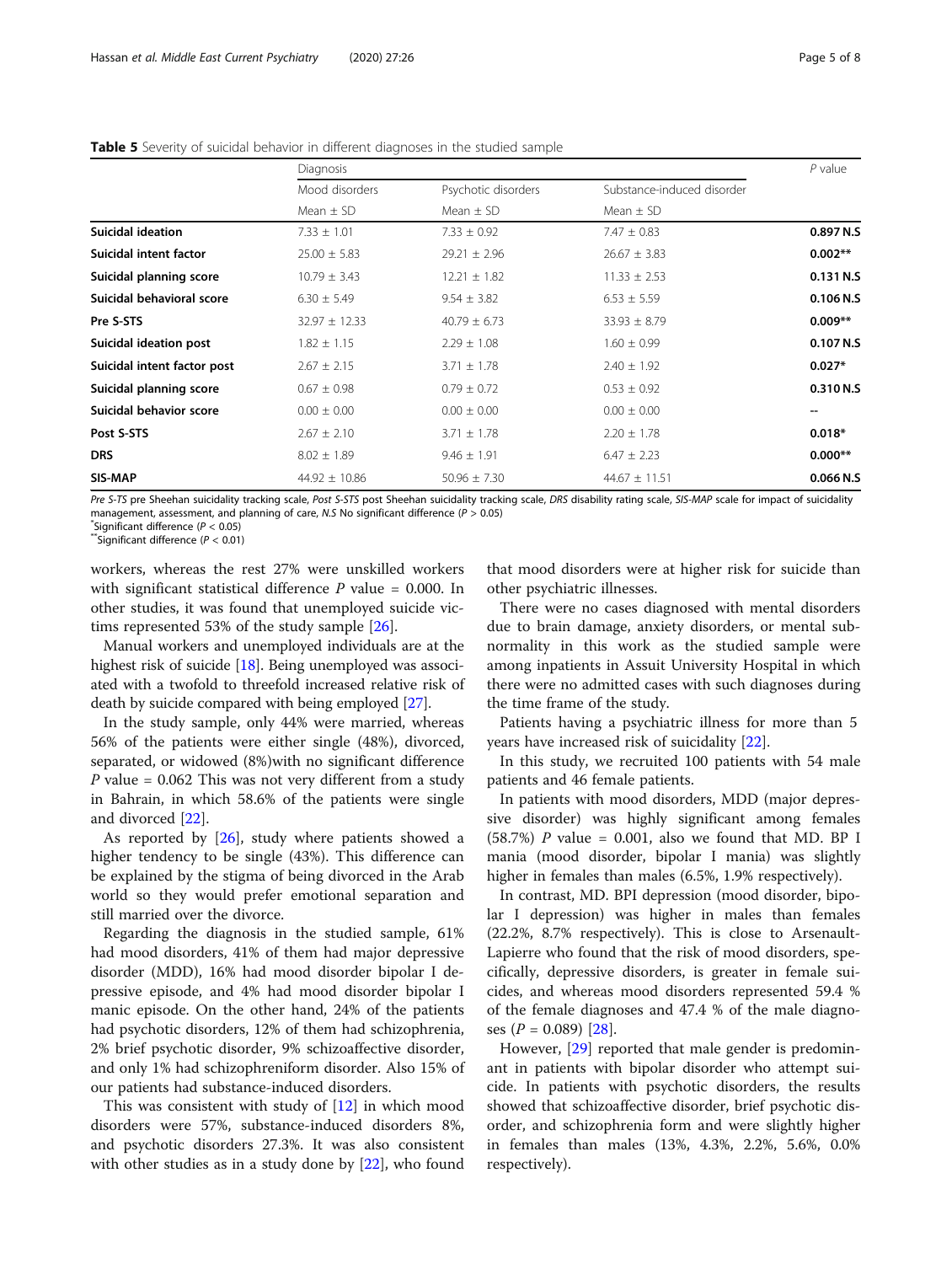On the other hand, schizophrenia disorder was slightly higher among male patients than females (16.7%, 6.5% respectively).

This was close to [[30\]](#page-6-0) who found that in patients with psychosis the following risk factors for attempted suicide in the general community were being females.

All patients with tramadol-induced disorders were males with highly significant difference  $P$  value = 0.000

However, [\[31](#page-6-0)] found that young male SUD (substanceused disorder) patients may have psychosocial features associated with suicidality in common with female.

In the study sample, almost 35% of the patients did not have a history of previous suicidal attempts, whereas 65% had attempted suicide; 11% of suicide attempters were repeaters.

This was close to [\[32\]](#page-7-0) in which 24.7% of the patients did not have a history of previous suicidal attempts, whereas 75.3% had attempted suicide; 50% of suicide attempters were repeaters.

Comparison of the frequencies of suicidal attempts between the patients showed that 81.5% of patients tried to commit suicide once, whereas 18.5% committed suicide twice and more. These results were similar to the findings of other studies which reflected that previous suicide attempts had a higher risk of suicidality [[33](#page-7-0)].

A suicide attempt is a risk factor for completed suicide; the risk in individuals followed up for 5–37 years was 7–13% [[34](#page-7-0)], roughly corresponding to a 30–40 times increased risk of death from suicide in those who had attempted suicide compared with the general population [[35](#page-7-0)].

The present study shows that frequency of suicidal attempts in patients with multiple suicide attempts before this one was more in MDD (major depressive disorder), bipolar disorders followed by schizophrenia in which patients with MDD with multiple previous attempts before this one was (30.8%), bipolar disorders (23.1%), schizophrenia (16.9%), while patients with no previous attempts before this one were higher in MDD (60%), tramadol-induced depression (17.1%), followed by bipolar disorders (14.3%) with  $P$  value = 0.005.

This is to some extent consistent with [\[35\]](#page-7-0) who postulated that the rates of suicide after a previous suicide attempt were particularly increased among men and women with schizophrenia or bipolar and unipolar disorder. Population attributable fractions, expressing the impact of coexistent psychiatric disorder on suicide in people who had previously attempted suicide, suggested a modest but significant impact for other depression in women, schizophrenia in men, and bipolar and unipolar disorder in both sexes.

This also is close to Virkkunen 1974 [[36\]](#page-7-0) who reported that the life-time frequency of suicide attempts was high (between 23% and 42%) for all categories of psychotic

disorders, with the exception of schizophreniform disorder. Although the risk of suicide is highest during the first 10 years of schizophrenia [[36](#page-7-0)].

In this study, it was found that violent suicidal methods constituted 67% of the suicidal methods used; cutting of wrists was the most commonly used violent method, used by almost 24% of the patients, a number similar to another study that found that 25% of the patients had attempted to cut their wrists [\[15](#page-6-0)]. Also, cutting of wrists was found to be the most common violent method [[37\]](#page-7-0), followed by hanging (20%). This is not consistent with Guwaili [\[15](#page-6-0)], it was only 3%. Only 4% of suicide attempts were made by burning, whereas another study in Egypt found that among violent methods 36% of patients attempted suicide by burning [[15\]](#page-6-0).

Drug overdose was the most commonly used nonviolent method (18%), followed by poison intake (10%); self-poisoning by a drug overdose or poison ingestion represented 80% of the nonviolent suicide methods [\[15](#page-6-0)]. Overdose by tablet ingestion was the most commonly used method in nonviolent suicide attempts (80%) [[38\]](#page-7-0).

A study in Lebanon found that about 95% of individuals who attempted suicide used self-poisoning [\[37](#page-7-0)]. Most individuals (77% men, 90% women) used selfpoisoning in their suicide attempts [\[39](#page-7-0)]. This can be attributed to easy accessibility and availability of poisons and over-the-counter drugs in Egypt.

Our study also found that patients used violent methods was slightly higher in MDD (44.8%), bipolar disorders (16.4%) followed by schizophrenia (14.9%) while the nonviolent methods were slightly higher in MDD (33.3%), bipolar disorders (27.3%) followed by schizoaffective disorder (18.2%).

Suicidal intent factor was higher in psychotic disorders  $29.21 \pm 2.96$  which was a significant difference in comparison to mood disorders and substance-induced disorders ( $P$  value = 0.002), the same was found in total score of pre Sheehan suicidality tracking scale (pre S-STS) which was  $40.79 \pm 6.73$  in psychotic disorders with (P value = 0.009). This showed its impact on treatment outcome evaluated by post Sheehan suicidality tracking scale (post S-STS) as the score for suicidal intent factor was  $3.71 \pm 1.78$  in psychotic disorders with (P value = 0.027) in comparison to mood disorders and substanceinduced disorders, post Sheehan suicidality tracking scale (post S-STS) score was  $3.71 \pm 1.78$  with (P value = 0.018), this means a marked improvement in treatment, but treatment outcome was better in mood and substance-induced disorders in comparison to psychotic disorders; this was consistent with [[13,](#page-6-0) [21](#page-6-0)] who found a high risk for suicide in schizophrenia, schizotypal, and delusional disorders [[40](#page-7-0)].

Disability was higher in psychotic disorders evaluated by disability rating scale (DRS) in which  $(P \text{ value } =$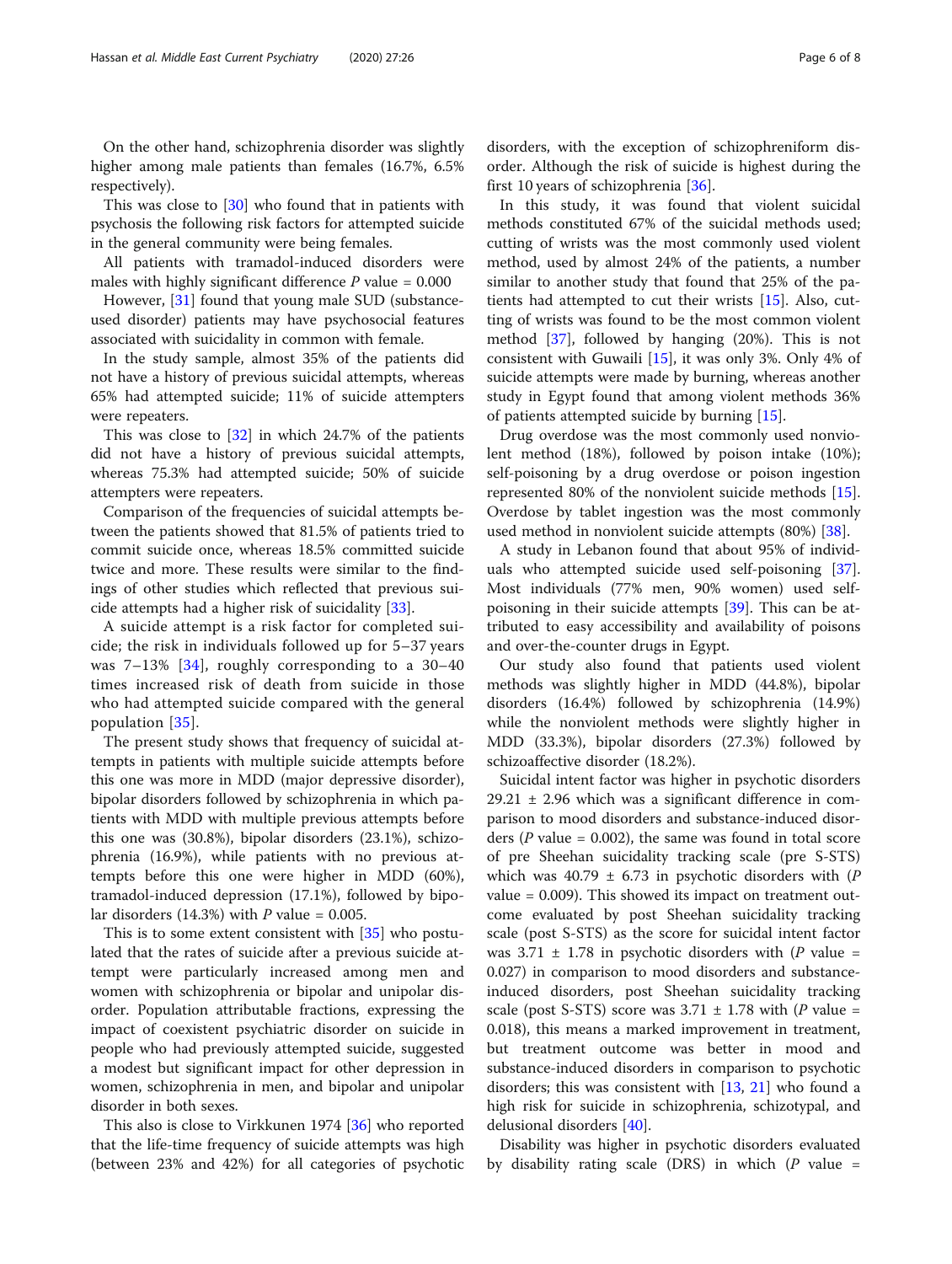<span id="page-6-0"></span>0.000) which can be explained by the severity of psychotic disorders [\[41](#page-7-0)].

## Conclusion

The frequency of suicidal attempts is more in MDD (major depressive disorder), bipolar disorders followed by schizophrenia. There was significant severity of suicidal behavior in patients with psychotic disorders in comparison to patients with substance-induced disorder or mood disorders.

## Abbreviations

AUH: Assiut University Hospital; MDD: Major depressive disorder; DSM-5: Diagnostic and Statistical Manual of Mental Disorders fifth edition; S-STS: Sheehan suicidality tracking scale; DRS: Disability rating scale

#### Acknowledgements

Not applicable.

## The committee's reference number

Not available

## Authors' contributions

WH contributed in the conception, the design of the work, and interpretation of the data. MN contributed in the interpretation of data and the creation of new software used in the work. HK contributed in the design of the work and interpretation of the data. AA and SO contributed in the acquisition, analysis, and revising the manuscript. All authors have read and approved the manuscript.

#### Funding

The authors of this manuscript declare that no funding bodies were involved in sponsoring or funding this research, no grants were taken, and the research was conducted solely on the expense of the authors.

#### Availability of data and materials

The datasets that were generated during and/or analyzed during the current study are available from the corresponding author on reasonable request.

#### Ethics approval and consent to participate

Before starting data collection, approvals to conduct the study were obtained from the Ethical Review Committee of Assiut Faculty of Medicine and the administrative authority in Neurological and Psychiatric Hospital at Assiut University. Prior to the interview, written informed consent was obtained from the literate participants and was signed in the presence of a witness for illiterate ones. Privacy and secrecy of all data were assured by ensuring the anonymity of the questionnaire, interviewing the participants separately in a closed room, and keeping data files in a safe place.

#### Consent for publication

Not applicable

#### Competing interests

All authors declare no actual or potential conflict of interest whether financial, personal, or otherwise related to this manuscript.

#### Received: 27 March 2020 Accepted: 15 April 2020 Published online: 09 July 2020

#### References

- 1. Paris J (2002) Chronic suicidality among patients with borderline personality disorder. Psychiatr Serv 53:738–742
- Miller M, Azrael D, Barber C (2012) Suicide mortality in the United States: the importance of attending to method in understanding population-level disparities in the burden of suicide. Ann Rev Public Health 33:393–408
- Sakinofsky I (2007) The current evidence base for the clinical care of suicidal patients: strengths and weaknesses. Can J Psychiatry 52:7–20
- 4. Quin P, Agerbo E, Mortensen PB (2003) Suicide risk in relation to socioeconomic, demographic, psychiatric, and familial factors: a national register-based study of all suicides in Denmark, 1981–1997. Am J Psychiatry 160:765–772
- 5. Yip PS, Caine E, Yousuf S, Chang SS, Wu KC, Chen YY (2012) Means restriction for suicide prevention. Lancet 379:2393–2399
- 6. Fässberg MM, van Orden KA, Duberstein P, Erlangsen A, Lapierre S, Bodner E, Canetto SS, De Leo D, Szanto K, Waern M (2012) A systematic review of social factors and suicidal behavior in older adulthood. Int J Env Res Public Health 9:722–745
- 7. Chang B, Gitlin D, Patel R (2011) The depressed patient and suicidal patient in the emergency department: evidence-based management and treatment strategies. Emerg Med Pract 13:1–23
- 8. Värnik P (2012) Suicide in the world. Int J Env Res Public Health 9:760–771
- 9. Hawton K, Saunders KE, O'Connor RC (2012) Self-harm and suicide in adolescents. Lancet 379:2373–2382
- 10. Haney EM, O'Neil ME, Carson S, Low A, Peterson K, Denneson LM, Oleksiewicz C, Kansagara D (2012) Suicide risk factors and risk assessment tools: a systematic review. Department of Veterans Affairs (US), Washington (DC)
- 11. American Psychiatric Association (APA) (2013) Diagnositc and statistical manual of mental disorders, 5th edn. American Psychiatric Publishing, Arlington
- 12. Sheehan DV, Coric V, Distinto M, Pitanti M (2013) Sheehan suicidality tracking scale (S-STS). Compr Psychiatry. 54:842–849
- 13. Srivastava A , Nelson C (2008) Scale for impact of suicidality--management, assessment and planning of care (SIS-MAP), Amresh Srivastava: University of Western Ontario.
- 14. Rappoaport, Hall KM, Hopkins K, Belleza T, Cope DN(1982) Disability rating scale for sever head trauma patients: come to community. Arch Phys Med Rehabil 63:118- 123.
- 15. Guwaili TA (1999) Clinical profile of attempted suicide. Faculty of Medicine, Cairo University, Cairo
- 16. Nock MK, Borges G, Bromet EJ, Cha CB, Kessler RC, Lee S (2008) Suicide and suicidal behavior. Epidemiol Rev 30:133–154
- 17. Okasha A (2004) Focus on psychiatry in Egypt. Br J Psychiatry 185:266–272
- 18. Karam EG, Hajjar RV, Salamoun MM (2008) Suicidality in the Arab world part II: community studies. Arab J Psychiatry 19:1–24
- 19. Bertoltte JM, Fleischmann A (2002) Suicide and psychiatric diagnosis: a worldwide perspective. World Psychiatry 1:181–185
- 20. Nock MK, Kessler RC (2006) Prevalence of and risk factors for suicide attempts versus suicide gestures: analysis of the national comorbidity survey. J Abnorm Psychol 115:616–623
- 21. Law S, Liu P (2008) Suicide in China: unique demographic patterns and relationship to depressive disorder. Curr Psychiatry Rep 10:80–86 BMC Public Health.
- 22. Al Ansari A, Ali MK (2009) Psychiatric and socioenvironmental characteristics of Bahraini suicide cases. East Mediterr Health J 15:1235–1241
- 23. Lee WY, Khang YH, Noh M, Ryu JI, Son M, Hong YP (2009) Trends in educational differentials in suicide mortality between 1993–2006 in Korea. Yonsei Med J 50:482–492
- 24. Stack S (2000) Suicide: a 15-year review of the sociological literature. Part I: cultural and economic factors. Suicide Life Threat Behav 30:145–162
- 25. Khang YH, Kim HR (2005) Relationship of education, occupation and income with mortality in a representative longitudinal study of South Korea. Eur J Epidemiol 20:217–220
- 26. Wong PW, Chan WS, Chen EY, Chan SS, Law YW, Yip PS (2008) Suicide among adults aged 30–49: a psychological autopsy study in Hong Kong. BMC Public Health 8:147
- 27. Blakely TA, Collings SC, Atkinson J (2003) Unemployment and suicide. Evidence for a causal association? J Epidemiol Community Health 57:594–600
- 28. Arsenault-Lapierre G, Kim C, Turecki G (2004) Psychiatric diagnoses in 3275 suicides: a meta-analysis. BioMed Central Psychiatry 4:37
- 29. Oquendo MA, Galfalvy H, Russo S, Ellis SP, Grunebaum MF, Burke A, Mann JJ (2004) Prospective study of clinical predictors of suicidal acts after a major depressive episode in patients with major depressive disorder or bipolar disorder. Am J Psychiatry 161:1433–1441
- 30. Moscicki EK (1997) Identification of suicide risk factors using epidemiologic studies. Psychiatric Clin N A 20:499–517
- 31. Matsumoto T, Matsushita S, Okudaira K (2012) Sex differences in risk factors for suicidality among Japanese substance use disorder patients. Psychiatr Clin Neurosci 66:390–396